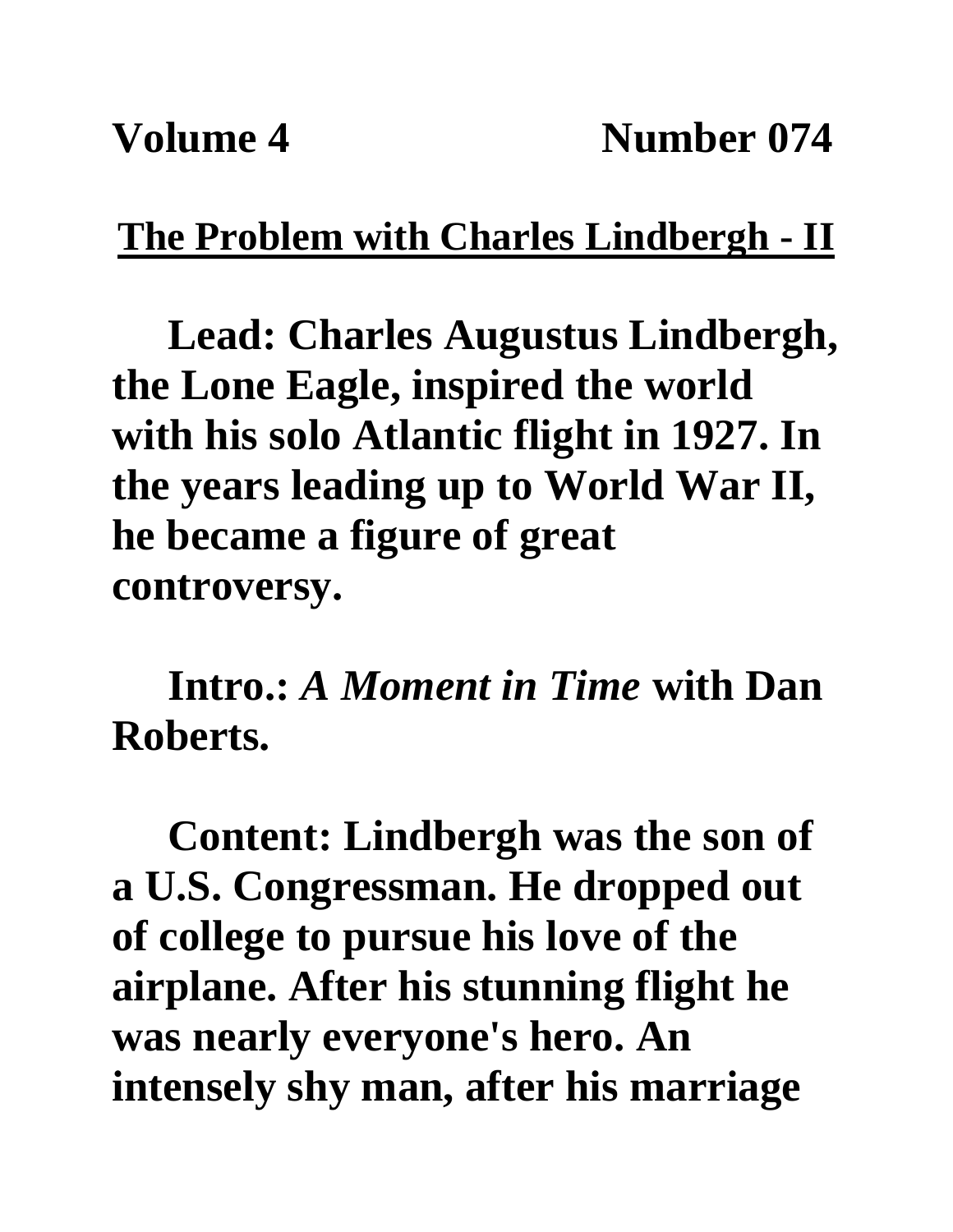**to Anne Morrow, he moved his family to rural New Jersey. Their son was kidnapped and murdered in the early 1930s. After the trial and execution of the killer, they tried again to escape the public eye, this time in Europe.** 

**There Lindbergh witnessed the growing power of Nazi Germany. He was concerned about the growing power of Hitler's air power, but seemed fascinated with the Nazi accomplished. So much so that he accepted a decoration from Herman Goering, Hitler's close associate and chief of the German Air Force. As the clouds of war gathered over Europe he returned to America a vehement isolationist, suspected of Nazi sympathies. Lindbergh was recruited**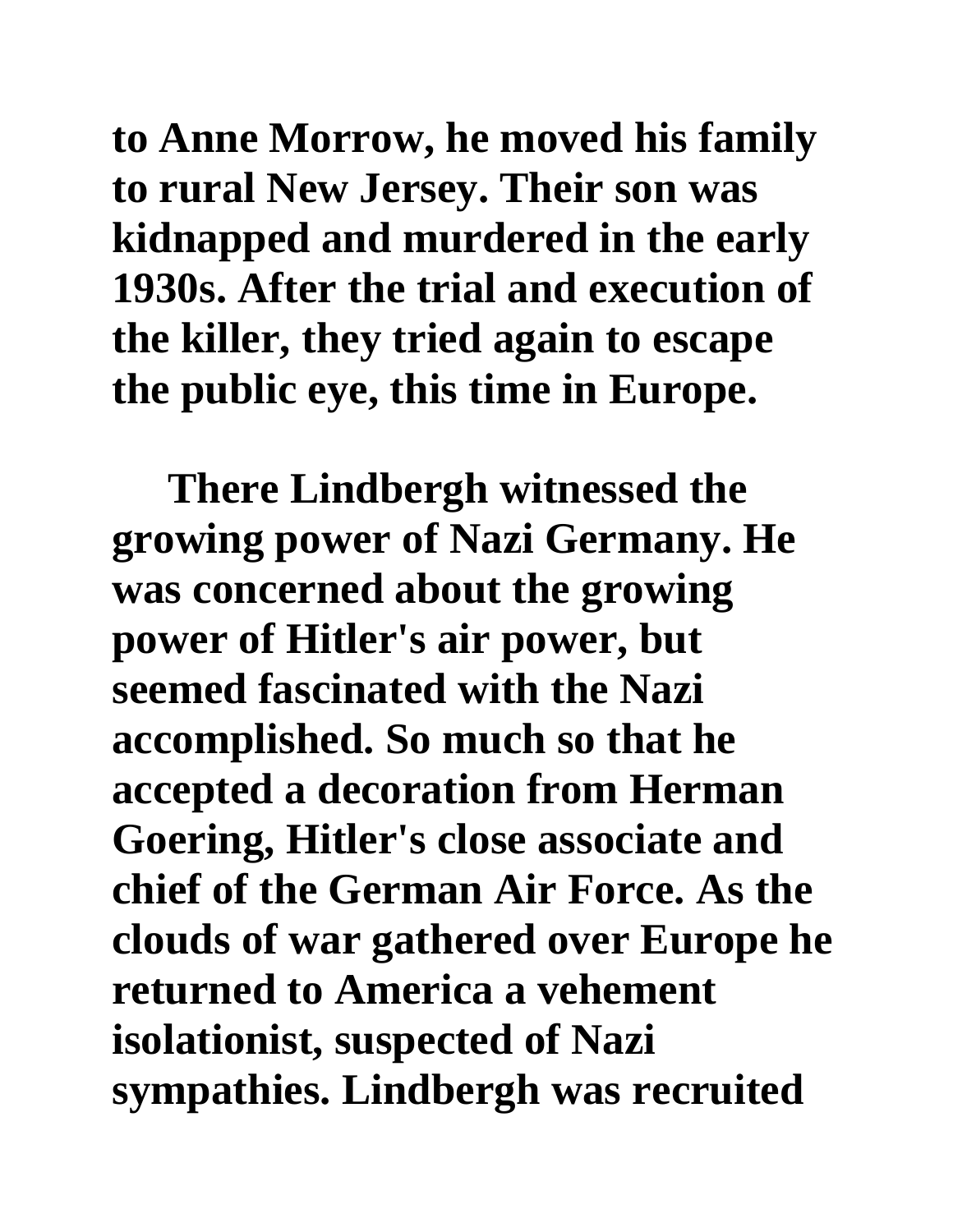**by the America First Committee a group of powerful conservative businessmen who completely opposed U.S. involvement in the European war. He became America First's poster boy, traveling from rally to rally speaking against President's Roosevelt's only lightly veiled attempts to get America into the war to support Britain. In protest Lindbergh resigned his Air Corps Reserve Commission. For the first time in his career he found himself under severe criticism.** 

**With the Japanese attack on Pearl Harbor, America First was humiliated. The Committee dissolved and urged its members to support the war. Lindbergh answered the nation's call. He was a consultant to major**